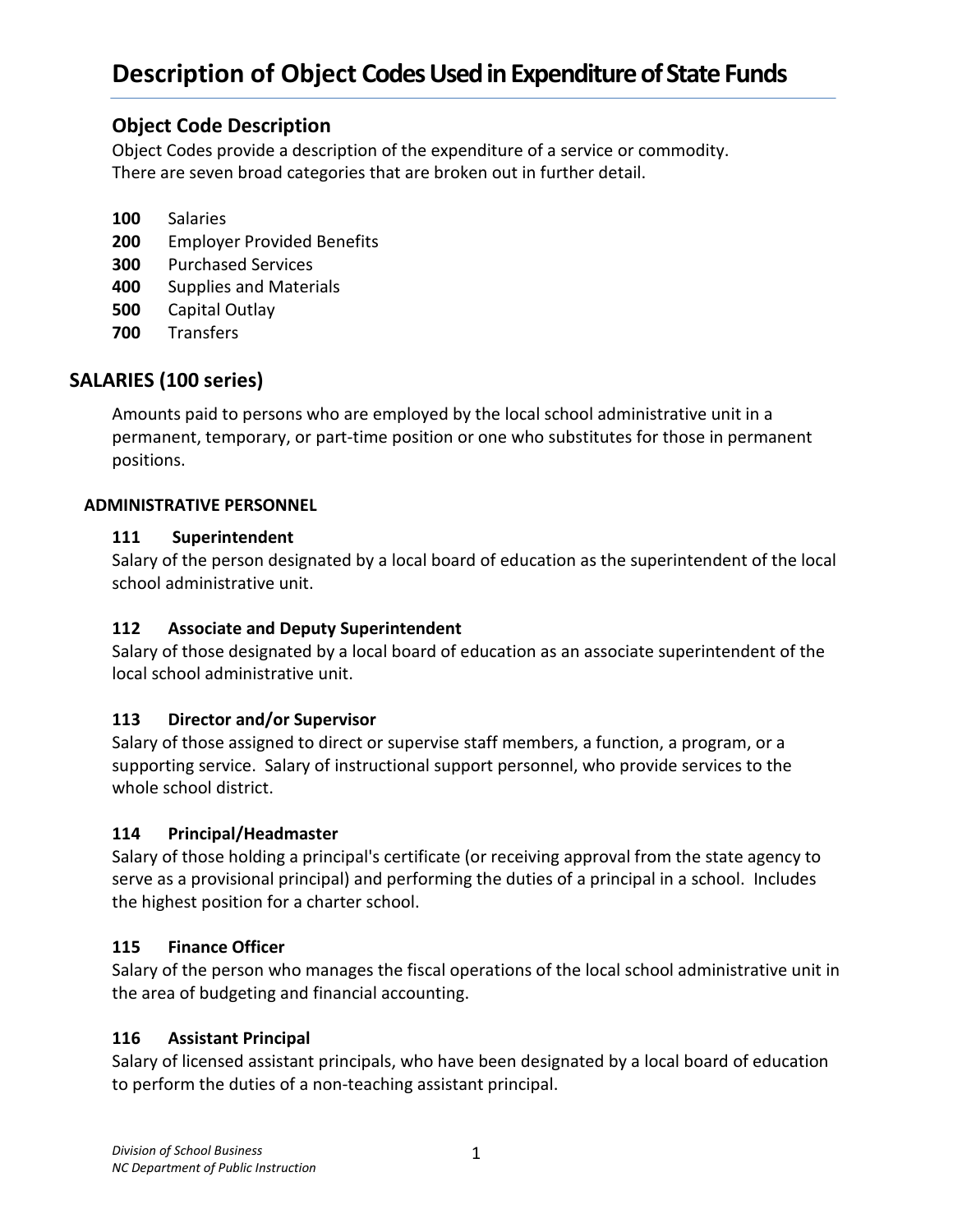## **117 Other Assistant Principal Assignment**

Salary of those approved to participate in the Assistant Principal Intern – Principal Fellows program (PRC 066), Assistant Principal Intern – Full-time MSA Student program (PRC 067), and/or provisionally licensed assistant principals (PRC 005).

## **118 Assistant Superintendent**

Salary of those designated by a local board of education to perform the duties of an assistant superintendent of the local school administrative unit.

# **INSTRUCTIONAL PERSONNEL – CERTIFIED (120)**

# **(This section is for positions requiring an educator license)**

# **121 Teacher**

Salary of those certified to teach the standard course of studies and assigned to instruct pupils, not classified elsewhere: i.e. academic instruction and CTE. Includes any extended contract days for teacher duties and responsibilities.

## **122 Interim Teacher**

Salary of a teacher employed when a vacancy in a teaching position occurs.

# **123 JROTC Teacher**

Salary of those assigned to teach JROTC.

# **124 International Faculty Exchange Teacher**

Salary of foreign exchange teachers assigned to teach students.

## **125 New Teacher Orientation**

Salary of those attending assigned new teacher orientation, outside of the teacher's contract calendar, not to exceed three days using state funds.

# **126 Extended Contracts**

Pay to teachers at designated schools for additional contract days beyond the school year. This includes payments connected with high priority schools, and is not charged against the teacher allotment, nor allows additional certification credit.

## **127 Master Teacher**

Classroom teachers with significant teaching experience, who are excellent practitioners, and work in the classroom with the teacher of record to implement effective teacher strategies that align to required content standards.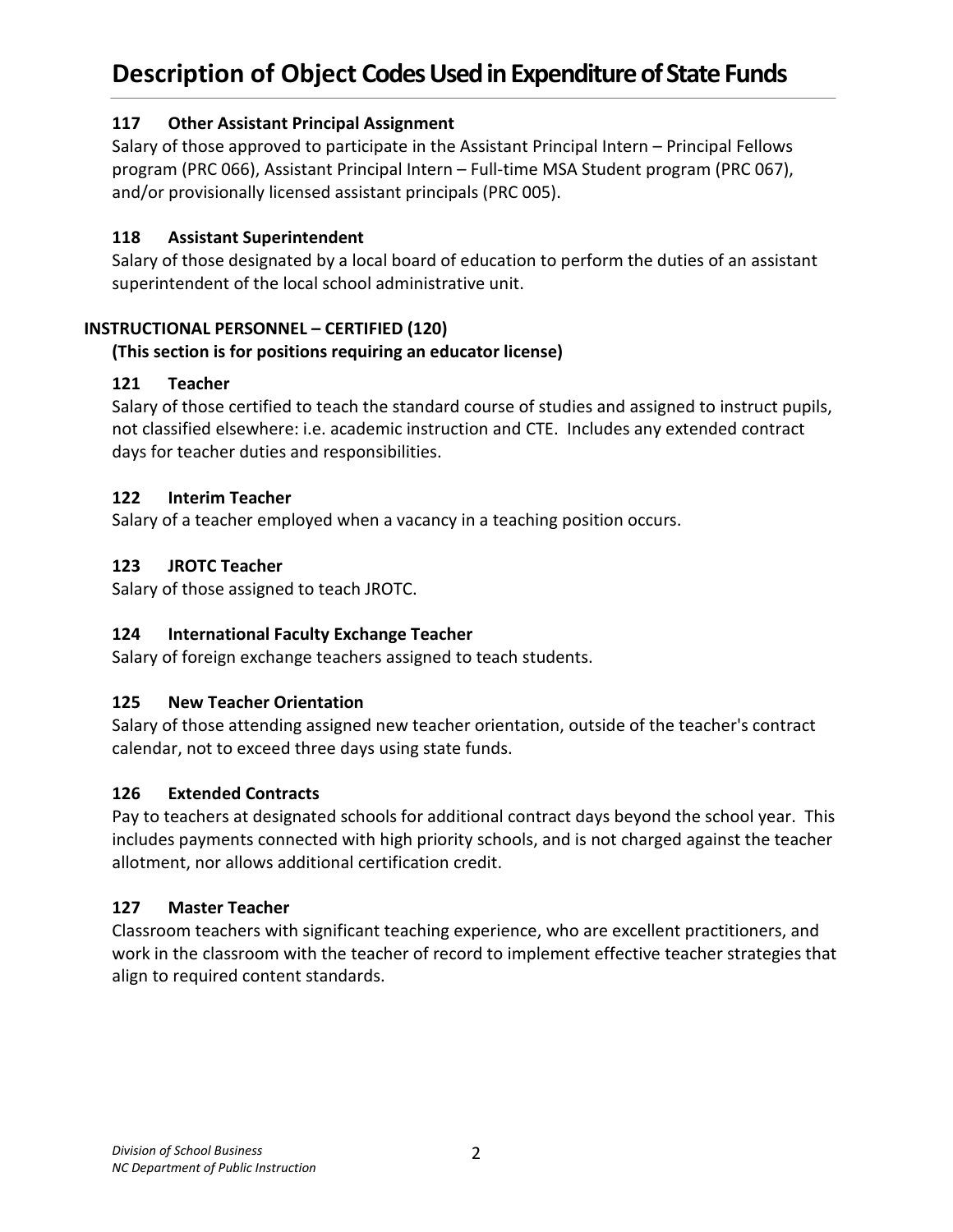## **INSTRUCTIONAL SUPPORT PERSONNEL - CERTIFIED (130)**

### **131 Instructional Support I**

Salary of those assigned duties that require a high degree of knowledge and skills, in support of the instructional program and students not already addressed. Included are duties involving social services, health services, attendance counseling, guidance services, and media services licensed through DPI. Nationally certified school nurses are also coded to this object.

## **132 Instructional Support II – Advanced Pay Scale**

Salary of those assigned duties that require a high degree of knowledge and skills which place them on the advanced pay scale. Included are duties involving speech language pathologists and audiologists.

## **133 Psychologist**

Salary of the certified person assigned to perform duties involving psychology.

## **134 Teacher Mentor**

Payment to those who are employed to serve as dedicated mentors to teachers. See object code **193** for coding of other mentor duties.

#### **135 Instructional Facilitators**

Salary of curriculum specialists, instructional facilitators, literacy coaches, and instructional technology facilitators, as well as lead teachers in the summer school program.

#### **INSTRUCTIONAL SUPPORT PERSONNEL – NON-CERTIFIED (140)**

## **141 Teacher Assistant – Other**

Salary of those assigned to assist with students, not directly assisting the regular classroom teacher. Examples include personal care assistants and physical/occupational therapy assistants.

#### **142 Teacher Assistant**

Salary of those assigned to perform the day-to-day activities of assisting the regular classroom teacher.

## **143 Tutor (Within the instructional day)**

Salary of those hired and assigned to perform tutorial duties as their primary job. See object code **198** for coding of other tutor duties.

## **144 Interpreter, Braillist, Translator, Education Interpreter**

Salary of those assigned to perform the activities of an interpreter, braillist, translator, or education interpreter, and their assistants.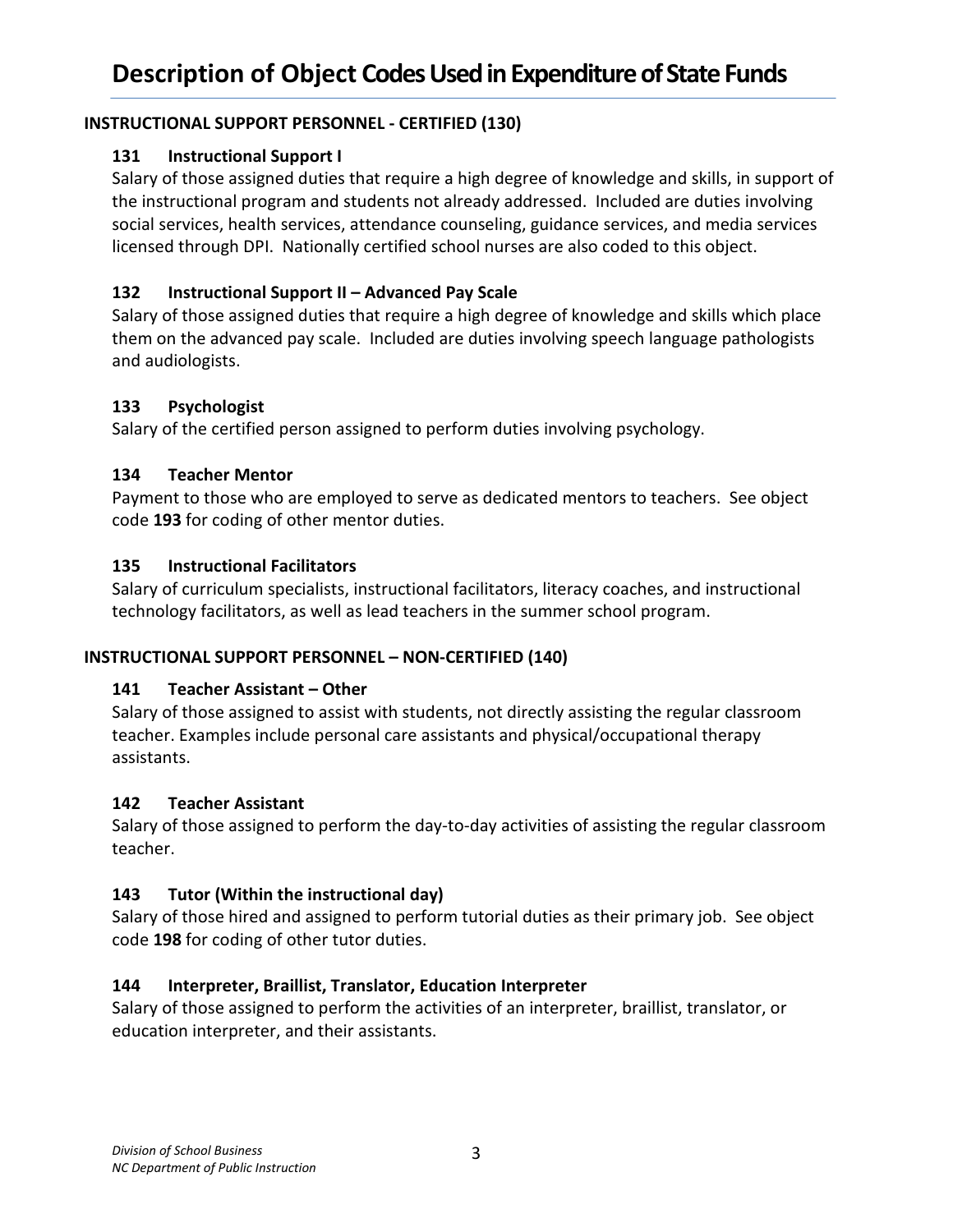# **145 Therapist**

Salary of those assigned to perform the activities of physical or occupational therapy. This assignment includes the positions of physical therapist and occupational therapist.

# **146 School-Based Specialist**

Salary of those assigned to perform technical activities in a support capacity such as data collection, compiling research data, preparing statistical reports, technology and other technical duties. This assignment includes the positions of non-certified nurses, computer lab assistants, security assistants, technology assistants, CTE technical assistants, behavioral modification technicians, parent liaisons, and home school coordinators under the direction of other professional personnel.

## **147 Monitor**

Salary of those assigned to perform the activities of a monitor. This assignment includes the positions of bus monitors, lunchroom monitors, and playground monitors.

## **148 Non-Certified Instructor**

Salary of those not required to have DPI certification such as non-certified driver education instructors, band instructors, and behavioral support personnel.

# **149 School Resource Officer**

Salary of those assigned to perform the duties of the school resource officer (law enforcement and crime prevention).

## **TECHNICAL AND ADMINISTRATIVE SUPPORT PERSONNEL (150)**

## **151 Office Support**

Salary of those assigned to perform activities concerned with preparing, transferring, transcribing, systemizing, or filing written communications and records. This assignment includes the positions of secretary, accounting personnel, administrative assistant; photocopy clerk, file clerk, student accounting specialist, clerical specialist in a central office role, cost clerk, and school-based office personnel.

## **152 Technician**

Salary of those assigned to perform activities concerned with the technical responsibilities of a school system. This assignment includes the positions of programmer, analyst, testing specialist, statistician, help desk personnel, and system operator.

# **153 Administrative Specialist (Central Support)**

Salary of those assigned to perform activities concerned with the administrative specialties of a school system. This assignment includes the positions of internal auditor, budget specialist, administrative support, HR specialist, public relation personnel, energy and safety monitor, central office specialist, nutritional specialist, and specialists who manage a program area.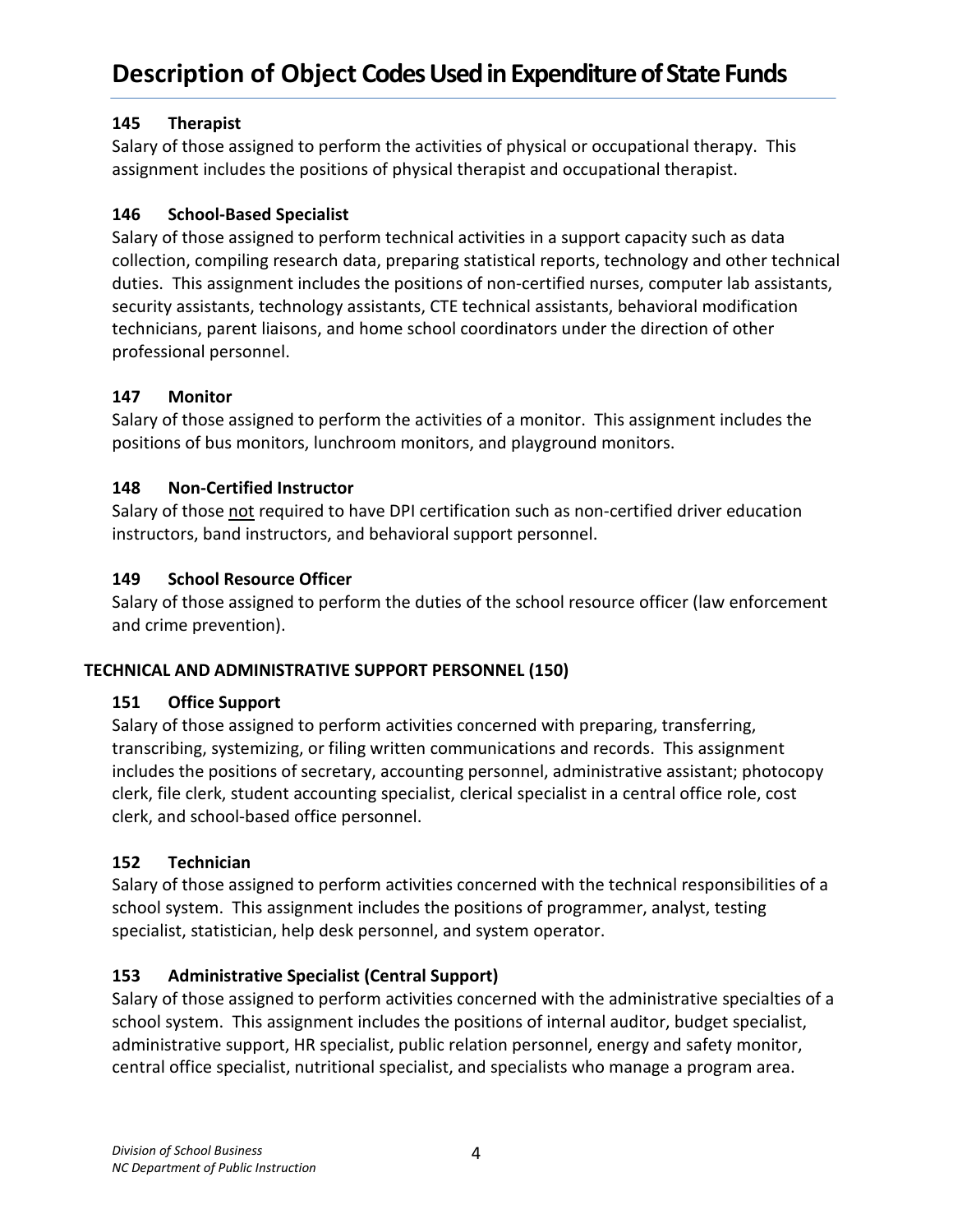## **SUBSTITUTE PERSONNEL (160)**

#### **162 Substitute Teacher – Regular Teacher Absence**

Pay of the substitute teacher employed for the regularly paid teaching position assignment when an absence (other than for staff development) is charged to that teaching position.

### **163 Substitute Teacher – Staff Development Absence**

Pay of the substitute teacher employed for the regularly paid teaching position assignment when an absence for a staff development activity is charged to that teaching position.

## **164 Substitute Teacher – Full-Time Non-Certified**

Salary of the full-time, non-certified substitute teacher employed by the school system for at least 30 hours per week, and who is expected to be employed full-time for at least six (6) consecutive months as a substitute for a teacher who is on paid leave.

#### **165 Substitute – Non-Teaching**

Pay of those employed to provide continuity of services in non-teaching areas when an absence occurs. This assignment would include the positions of bus drivers, teacher assistants, nutrition personnel, and other non-teaching areas.

## **166 Teacher Assistant Salary When Substituting (Staff Development Absence)**

Pay of a teacher assistant who acts as a substitute teacher for the regularly paid teaching position assignment when an absence for a staff development activity is charged to that teaching position. The salary of the teacher assistant for that day shall be the same as the daily rate of an entry-level teacher with an "A" certificate.

## **167 Teacher Assistant Salary When Substituting (Regular Teacher Absence)**

Pay of a teacher assistant who acts as a substitute teacher for the regularly paid teaching position assignment when an absence (other than for staff development) is charged to that teaching position.

#### **OPERATIONAL SUPPORT PERSONNEL (170)**

#### **171 Driver**

Salary of those whose assignment consists primarily of driving a vehicle, such as a bus, truck, or automobile.

## **172 Driver Overtime**

Salary paid to drivers for overtime hours worked.

#### **173 Custodian**

Salary of those assigned to perform housekeeping and operate heating, ventilating, and air conditioning systems.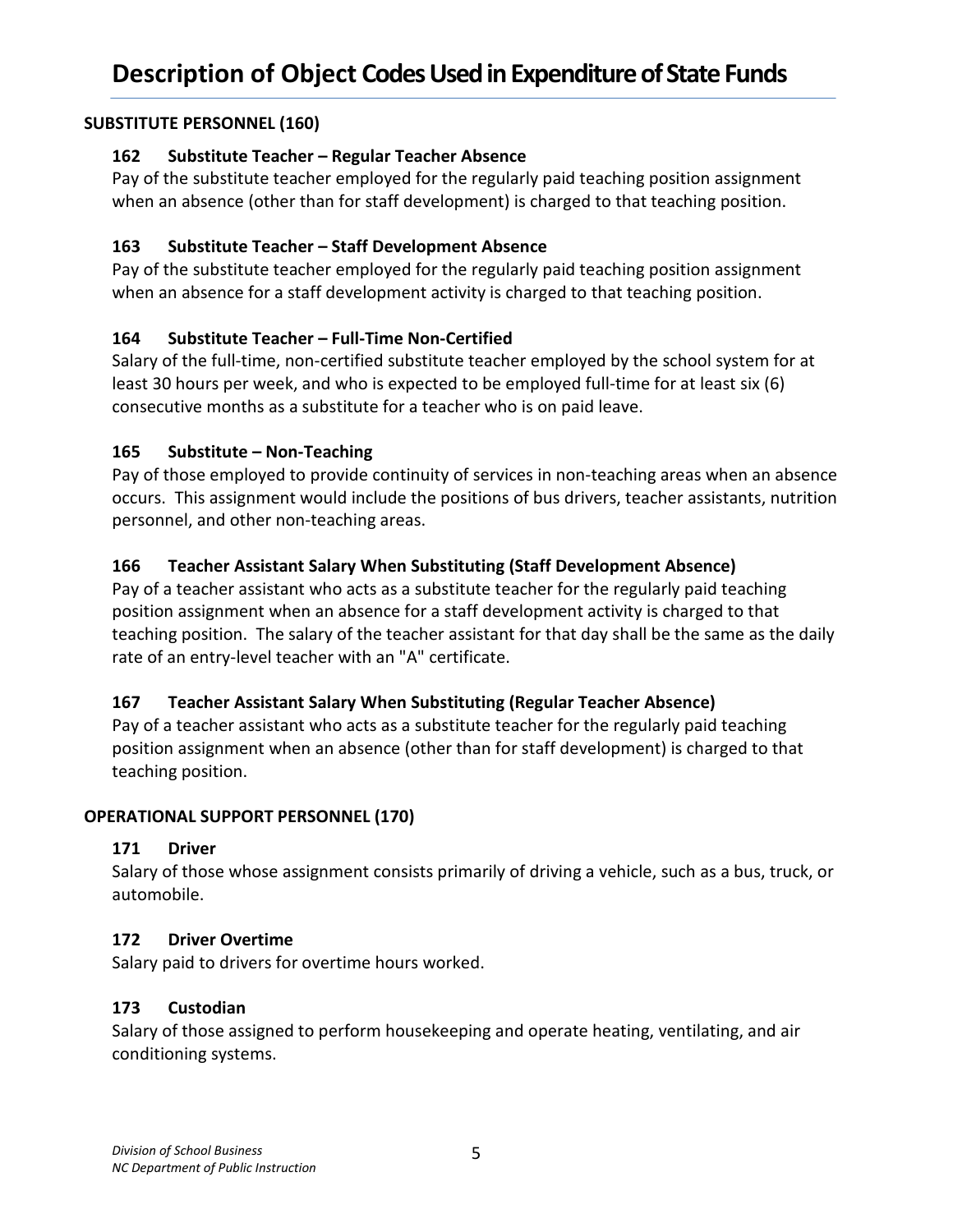## **174 Cafeteria Worker**

Salary of those assigned to perform the activities of preparing and serving food, as well as the salary of those assigned to collect cash for meals in the cafeteria.

### **175 Skilled Trades**

Salary of those assigned to perform activities requiring a degree of skilled training or expertise. This assignment includes the areas of warehouse responsibilities, mechanics, maintenance, groundskeepers, and other skilled tradesmen (such as transportation cost clerk and transportation route specialist).

#### **176 Manager**

Salary of those assigned to direct the day-to-day operations of a group of skilled, semi-skilled, or unskilled workers. Examples would include child nutrition manager and maintenance foreman.

## **177 Work Study Student**

Salary of students in school, working part-time under a work-study program.

## **SUPPLEMENTARY AND BENEFITS-RELATED PAY (180)**

## **181 Supplement/Supplementary Pay**

Supplements paid to employees from certain State funds that are determined to be amounts in addition to the State salary schedule.

#### **182 Employee Allowances Taxable**

Payments to an employee (other than salaries) which would be considered by IRS as taxable. (i.e., travel allowance, etc.).

#### **183 Bonus Pay (Subject to Retirement)**

Legislated and other bonus payments made to eligible employees.

#### **184 Longevity Pay**

Additional salary payment for longevity to those employees who qualify for longevity.

#### **185 Bonus Leave Payoff**

Bonus leave payoff amount paid to an eligible employee who has separated from service.

## **186 Short Term Disability Payments - Beyond Six Months**

Payments to employees for short-term disability benefits beginning with the seventh month of disability.

## **187 Salary Differential**

The salary differential amount paid to employees from local, federal and/or certain State funds that are determined to be a part of the salary paid for the individual. Examples: (1) ROTC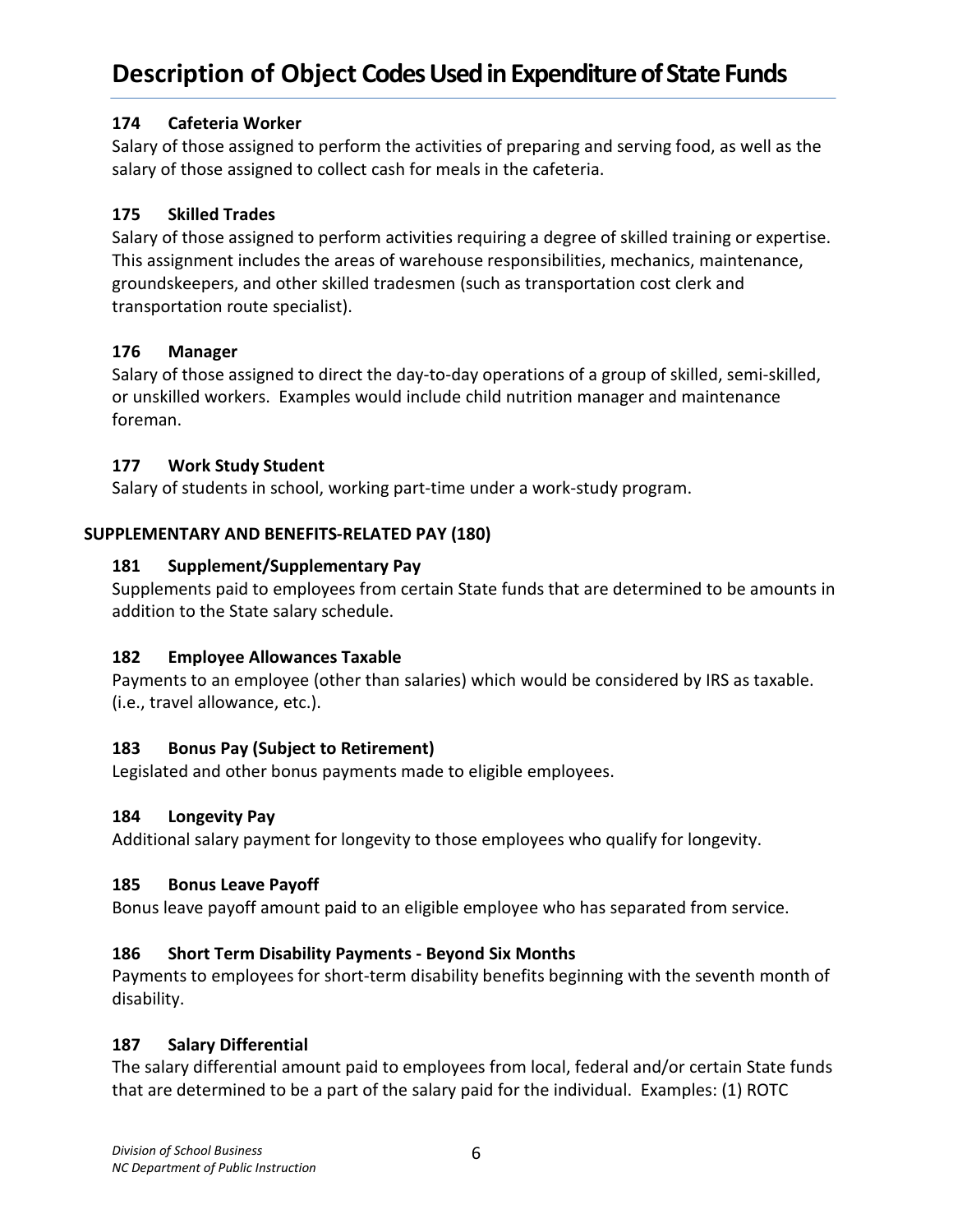differential - paid in addition to the State certified salary; (2) Military differential (PRC 021) paid to active duty military the difference between the State salary and the active duty pay.

## **188 Annual Leave Payoff**

Annual leave payoff amount paid to an employee who has separated from service.

## **189 Short Term Disability Payments – First Six Months**

Payments to employees for the first six months of short-term disability benefits.

# **EXTRA DUTY PAY (190)**

## **191 Curriculum Development Pay**

The amount paid to those for work performed in the development of curriculum. This payment is for time spent above and beyond the regular work of the individual, such as on weekends, after hours, or beyond the ten month calendar.

# **192 Additional Responsibility Stipend**

The amount paid for extra duty performed in the areas of co-curricular programs. This extra duty is in the area of band instruction, coaching, school clubs and other eligible areas.

# **193 Mentor Pay Stipend**

Stipends paid to mentor teachers and/or the payment for serving as a mentor for days prior to the beginning of the school year. See object code **134** for coding of other mentor duties.

## **194 State-Designated Stipend**

The amount paid to those performing extra work in functions such as textbook commission clerical responsibilities and as an assistant principal intern.

# **196 Staff Development Participant Pay**

Salary of workshop participants (teachers, teacher assistants, etc.) who attend workshops during summer months and/or for periods of non-required classroom time (after school hours, weekends).

## **197 Staff Development Instructor**

Salary for instructor fees paid to local school employees for conducting in-service workshops on personal time. This area includes full-time and part-time instructors.

## **198 Tutorial Pay**

Salary for tutorial pay for extra duty tutors performing tutoring and remediation after the regular school day. This payment is in addition to the salary for a current employee performing other duties in the school system, as well as for individuals employed from outside the school system specifically for these purposes. See object code **143** for coding of other tutor duties.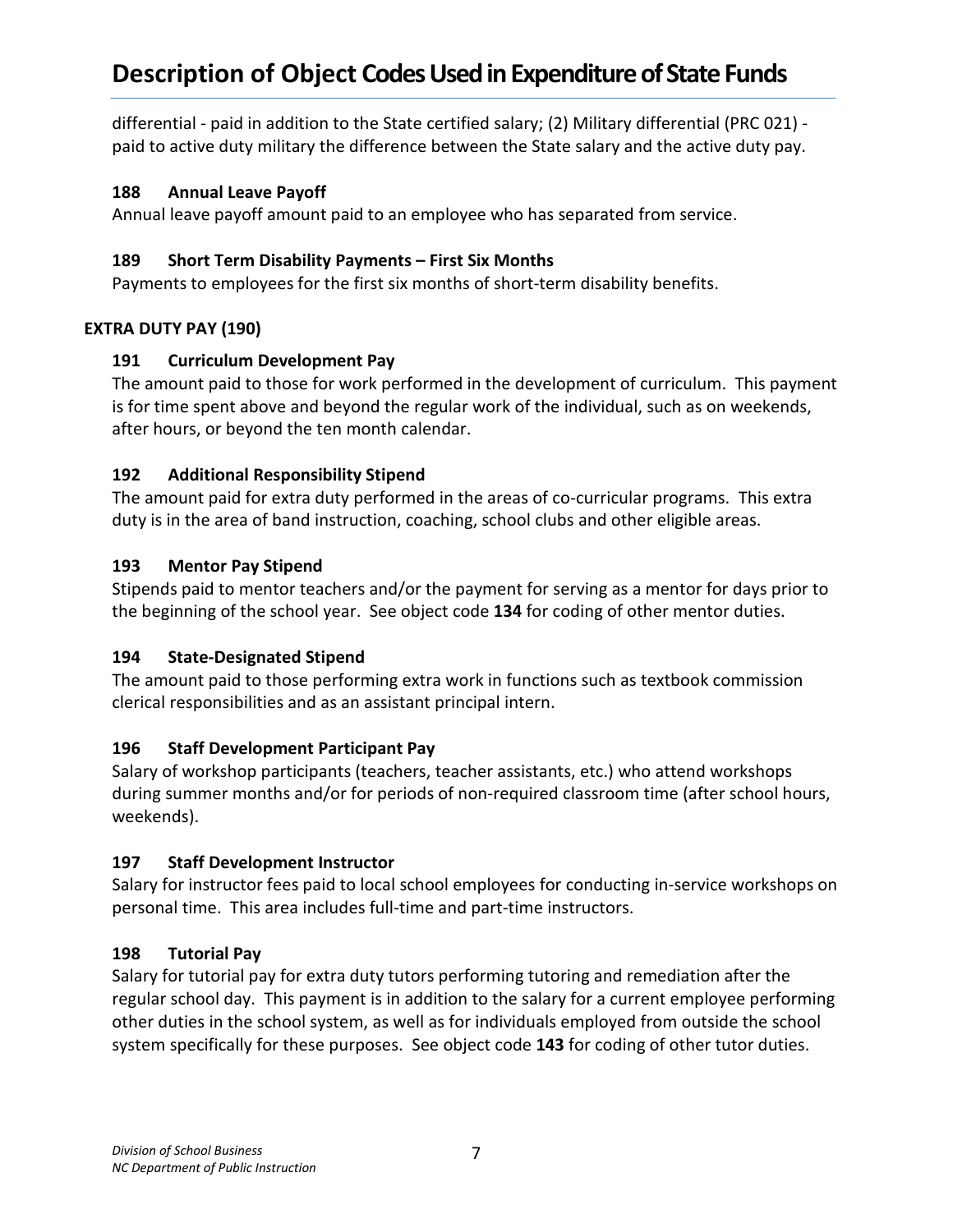#### **199 Overtime Pay**

Salary paid to employees (other than drivers) for overtime hours worked.

## **EMPLOYER PROVIDED BENEFITS (200 series)**

Amounts paid by the local school administrative unit on behalf of employees, in addition to the regular salary. Such payments are fringe benefit payments, and while not paid directly to employees, nevertheless is part of the total compensation cost of the employee.

#### **211 Employer's Social Security Cost - Regular**

Contributions paid by the employer for the employer's share of social security cost for all salary payments, with the exclusion of staff development related salary payments.

#### **RETIREMENT BENEFITS (220)**

#### **221 Employer's Retirement Cost - Regular**

Contributions paid by the employer for the employer's share of retirement cost to the Teachers' and State Employees' Retirement System for all salary payments, with the exclusion of staff development salary payments.

#### **229 Other Retirement Cost**

Contributions paid by the employer to retirement systems other than the Teachers' and State Employees' Retirement System. Examples would include employer matching for 401k and 457 contributions.

#### **INSURANCE BENEFITS (230)**

#### **231 Employer's Hospitalization Insurance Cost**

Contributions paid by the employer for employee hospitalization insurance to State sponsored health insurance providers.

## **PURCHASED SERVICES (300 Series)**

Amounts paid for personal services rendered by personnel who are not on the payroll of the local school administrative unit and other services that the local school administrative unit may purchase.

#### **PROFESSIONAL AND TECHNICAL SERVICES (310)**

#### **311 Contracted Services**

Amounts paid for non-payroll professional and technical services performed under contract, excluding object code **312** Workshop Expenses. Includes amounts paid for non-payroll services performed by a qualified attorney to assist the local school administrative unit in specialized legal matters, services performed by an independent auditor concerned with examining, verifying, and reporting on the accounting records of the local school administrative unit, copier contracts, as well as for other professional and technical services in the school system.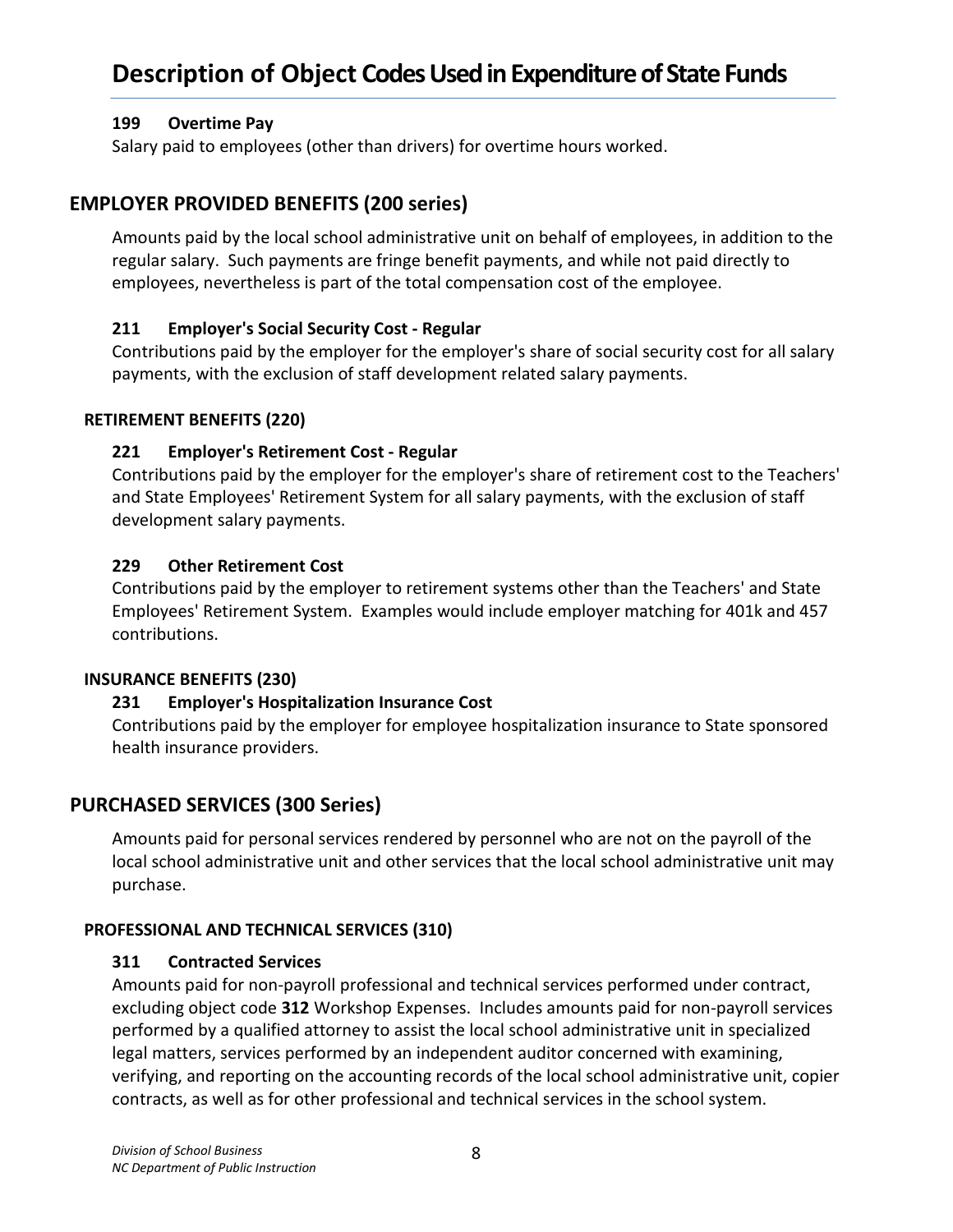## **312 Workshop Expenses**

Amounts paid for contracted services, supplies, and participant's travel costs for workshops and in-service seminars designed to enhance the quality of a program. Expenses include reimbursement to employees for mileage for workshops on personal vehicles equal to or less than the IRS allowable rate for business use.

### **313 Advertising Cost**

Expenditures for printed announcements in professional periodicals and newspapers, or announcement broadcast by radio and television networks. These expenditures include advertising for such purposes as recruitment, bond sales, and used equipment sales. Costs for professional fees for advertising or public relations services are not recorded here but are charged to object code **311** Contracted Services.

#### **314 Printing and Binding Fees**

Expenditures for job printing and binding, usually according to specifications of the local school administrative unit. This includes the design and printing of forms and posters as well as printing and binding of local school administrative unit publications. Preprinted standard forms are not charged here, but are recorded under code **411** supplies and materials.

#### **315 Reproduction Costs**

Code used by those units desiring to capture all copier costs under one code. Includes expenditures for equipment rental (Xerox, IBM copier, 3M copier, etc.) and all supplies needed to operate the machine (paper, toner, etc.) Units not desiring to capture all copier costs under one code should classify equipment rental to code **327**, supply purchases to code **411**, and copier contracts should be coded to **311**.

#### **317 Psychological Contract Services**

Amounts paid for costs of contracts for psychological services.

#### **318 Speech and Language Contract Services**

Amounts paid for costs of contracts for speech and language services.

#### **319 Other Professional and Technical Services**

Amounts paid for other professional and technical services, which are not classified above.

#### **PROPERTY SERVICES (320)**

#### **321 Public Utilities - Electric Services**

Expenditures for electric services.

#### **322 Public Utilities - Natural Gas**

Expenditures for natural gas.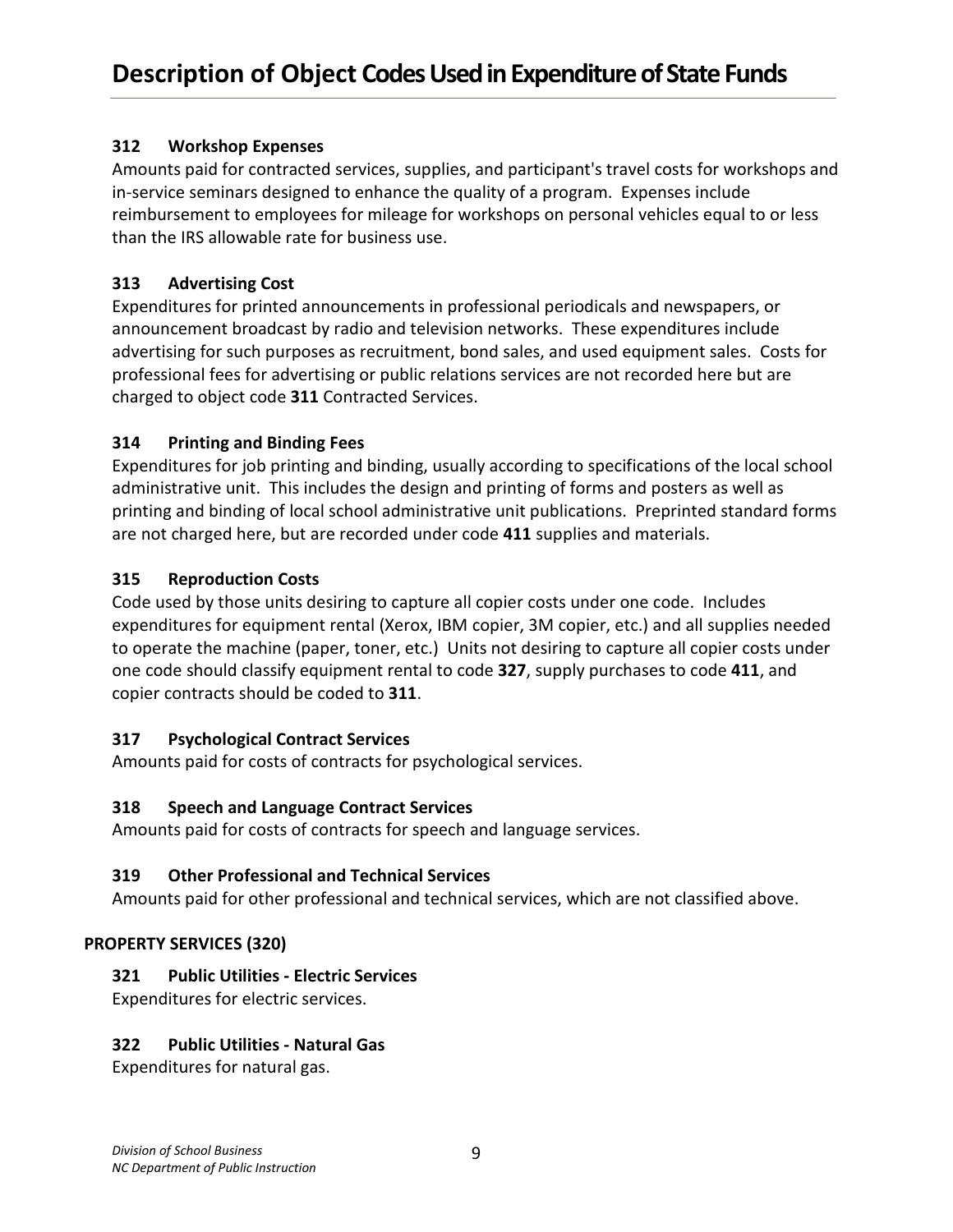### **323 Public Utilities – Water and Sewer**

Expenditures for water and sewage.

#### **324 Waste Management**

Expenditures for garbage collection and waste management services.

#### **325 Contracted Repairs and Maintenance – Land and Buildings**

Expenditures for building repairs and maintenance services not provided directly by local school administrative unit personnel. This includes contracts and agreements covering the upkeep of grounds and buildings. (Cost for new construction, renovating, and remodeling are not included here, but are considered **500** series Capital Outlay.)

#### **326 Contracted Repairs and Maintenance - Equipment**

Expenditures for leasing repairs and maintenance services not provided directly by local school administrative personnel. This includes maintenance contracts and agreements.

#### **327 Rentals/Leases**

Expenditures for leasing or renting land, buildings, vehicles, and equipment for both temporary and long term use by the local school administrative unit.

#### **329 Other Property Services**

Amounts paid for other property services which are not classified above.

#### **TRANSPORTATION SERVICES (330)**

#### **331 Pupil Transportation - Contracted**

Expenditures to agencies and persons, other than employees, for the purpose of transporting children to, from, or between schools. This includes reimbursement of transportation expenses to individuals who transport themselves or to parents who transport their own children.

#### **332 Travel Reimbursement**

Costs for transportation, meals, hotel, and other allowable expenses (which require documentation) associated with traveling on business (other than for workshops and in-service seminars, which are coded to **312**) for the local school administrative unit. Also includes reimbursement to employees for mileage on personal vehicle equal to or less than the IRS allowable rate for business use. Includes employer paid relocation costs.

#### **333 Field Trips**

Expenditures for transportation and other costs related to field trips for students.

#### **COMMUNICATIONS (340)**

#### **341 Telephone**

Amounts paid for land based telephone services.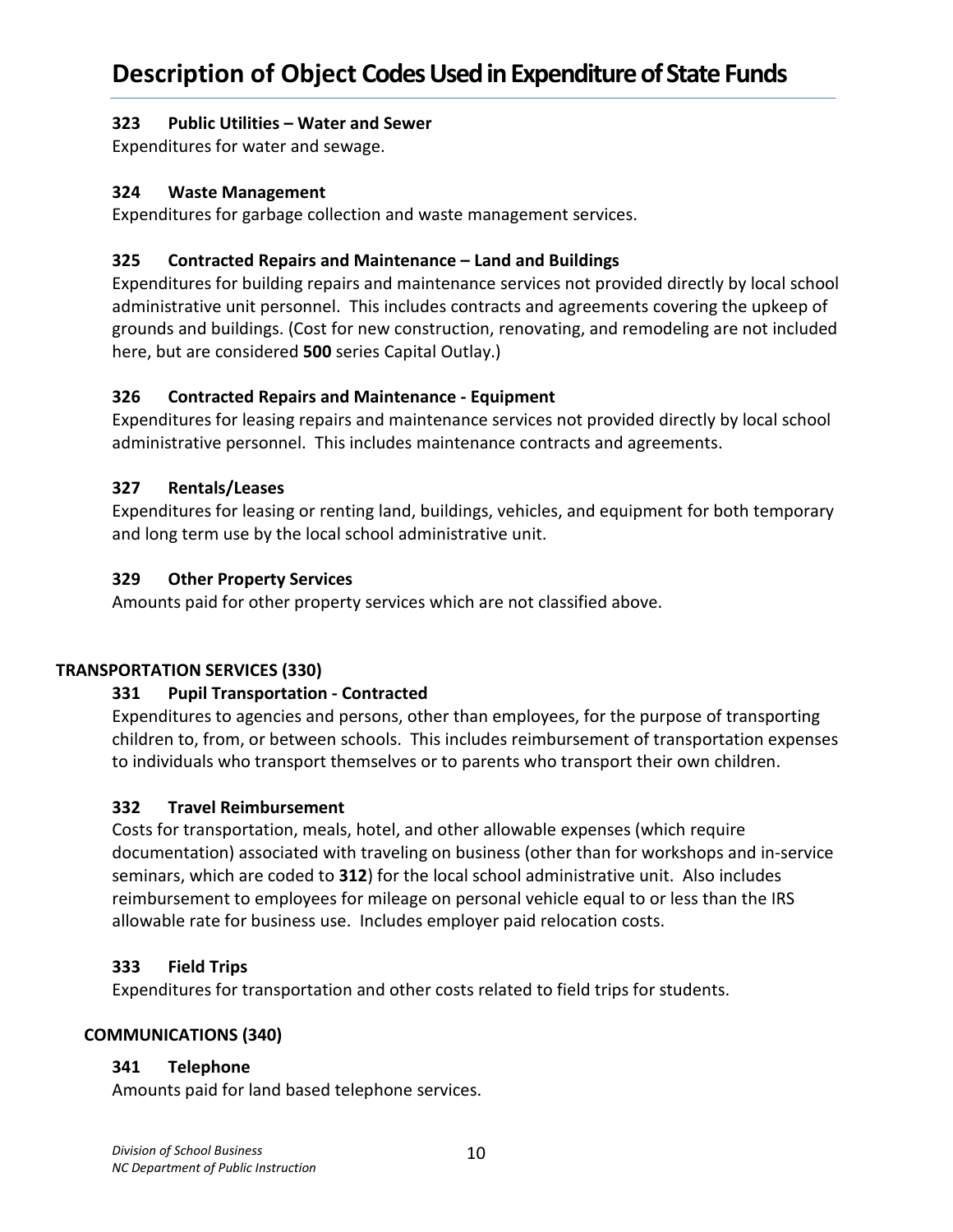#### **342 Postage**

Amounts paid for postage services.

#### **343 Telecommunications Services**

Amounts paid for telecommunication network services such as internet service providers.

#### **344 Mobile Communication Costs**

Amounts paid for cellular phone and pager services

#### **345 Security Monitoring**

Amounts paid for security monitoring services.

#### **349 Other Communication Services**

Amounts paid for other communication services, which are not classified above.

#### **TUITION (350)**

#### **351 Tuition Reimbursements**

Expenditures to reimburse other educational agencies for services rendered to students residing within the legal boundaries of the paying local school administrative unit. Also includes stipends provided to students and costs associated with obtaining industry-recognized credentials and certifications.

#### **352 Employee Education Reimbursements**

Cost of reimbursing employees for approved educational expenditures for tuition payments and related expenses for training required by the employer.

#### **353 Certification/Licensing Fees**

Expenditures required to be made for employee certification and/or license fees.

#### **DUES AND FEES (360)**

#### **361 Membership Dues and Fees**

Expenditures or assessments for membership in professional or other organizations or associations or payments to a paying agent for services rendered.

#### **363 Assessments/Penalties**

Assessments and penalties paid to any regulatory agency, such as IRS and DPI. Includes toll road charges for driver's education.

#### **INSURANCE AND JUDGMENTS (370)**

#### **371 Liability Insurance**

Expenditures for insurance coverage of the local school administrative unit, or its officers and employees, and losses resulting from judgments awarded against the local school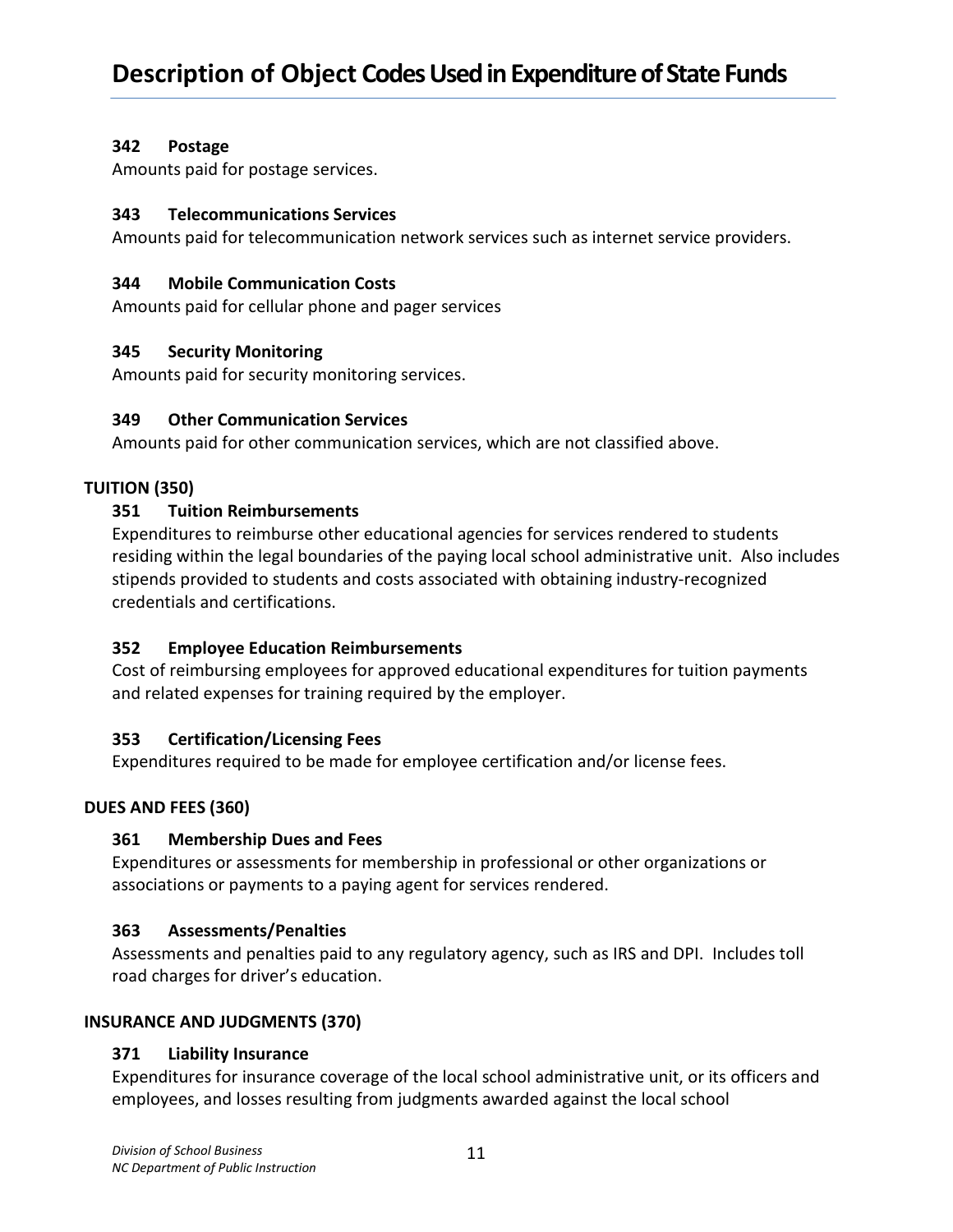administrative unit except pupil transportation insurance. Also recorded here are any expenditures, other than judgments, made in lieu of liability insurance. Payments of judgments awarded against the local school administrative unit and not covered by insurance are recorded under object code **374**. Pupil transportation insurance is charged to object code **376**.

## **372 Vehicle Liability Insurance**

Amounts expended for vehicle liability insurance premiums on all vehicles titled to the local school administrative unit.

## **373 Property Insurance**

Amounts expended for fire insurance premiums on buildings and contents owned by the local school administrative unit and other property insurance on any type property other than vehicles owned or leased by the local school administrative unit.

## **378 Scholastic Accident Insurance**

Amounts expended for pupil accident insurance premiums. Premiums paid by the student would not be included in this code.

# **379 Other Insurance and Judgments**

Expenditures for insurance premiums and judgments not classified above.

# **SUPPLIES AND MATERIALS (400 Series)**

A supply item is any article or material which meets any one or more of the following conditions: 1) it is consumed in use; 2) it loses its original shape or appearance with use; 3) it is expendable, that is, if the article is damaged or some of its parts are lost or worn out, it is usually more feasible to replace it with an entirely new unit rather than repair it (which is not true of equipment); 4) it is an inexpensive item, having characteristics of equipment, whose small unit cost makes it inadvisable to capitalize the item; and 5) it loses its identity through incorporation into a different or more complex unit or substance.

# **SCHOOL AND OFFICE SUPPLIES (410)**

## **411 Supplies and Materials**

All supplies, materials and workbooks used in the school system for instructional and noninstructional purposes. Examples of supplies: construction paper, crayons, pencils, pencil sharpeners, and other small unit cost equipment that meets the criteria for a supply item as outlined above. Examples of workbooks: map skills, handwriting, bookkeeping workbooks, etc. Includes amounts expended for supplies and materials other than instructional supplies. (Expendable tools used in the garage and School Food Service should be recorded here.) Includes amounts expended for periodicals and newspapers. A periodical is any publication appearing at regular intervals of less than a year and continuing for an indefinite period. Includes amounts expended for audiovisual supplies and materials in the local school administrative unit. Includes amounts expended for processing and cataloging books and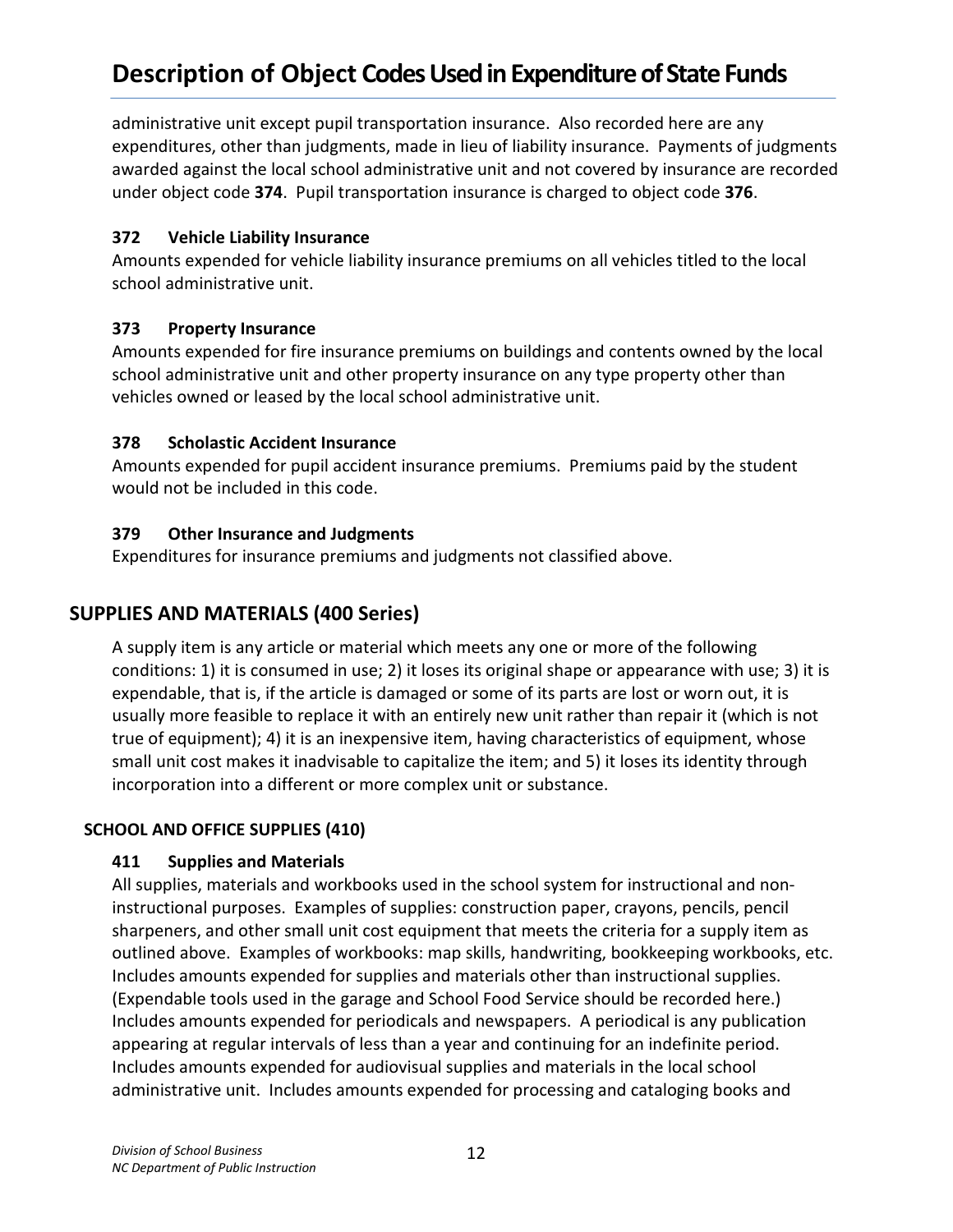materials in a school library. This would include kits and other supplies used for this purpose. Includes amount for subscriptions to internet based educational resources and for the purchase of online educational media/materials used for the instruction of pupils.

## **412 State Textbooks**

Amount of the State Textbook fund expended for prescribed textbooks purchased for pupils or group of pupils, and resold or furnished free to them.

# **413 Other Textbooks**

Amounts expended for other prescribed textbooks purchased for pupils or groups of pupils, and resold or furnished free to them, which are not classified above. This category includes the cost of textbook binding or repairs, as well as the new amount of textbooks, which are purchased to be resold or rented. This category also includes online textbooks.

# **414 Library Books (Regular and Replacement)**

Amounts expended for regular or incidental purchases of library books available for general use by students, including any reference books used solely in the classroom. Also recorded here are costs of binding or other repairs to school library books. The initial purchase of books for a new school library or any material accessions involving an expansion of the library are recorded in object code **561**.

# **415 Community College/University Textbooks**

Amounts expended for prescribed Community College and University textbooks purchased for students.

## **418 Computer Software and Supplies**

Amounts expended for computer programs, disks, printing paper, ribbons, etc., and annual renewable license code and maintenance fees for computer software.

## **OPERATIONAL SUPPLIES (420)**

## **421 Fuel for Facilities**

Amounts expended for energy sources, except electricity and natural gas, used in the heating of buildings operated by the local school administrative unit.

# **422 Repair Parts, Materials, and Related Labor, Grease, and Anti-Freeze**

Amounts expended for repair parts, materials, grease, anti-freeze, and related labor in the repairing of equipment utilized for instructional and support functions, for maintenance of school property, and for maintenance of vehicles of the local school administrative unit.

## **423 Gas/Diesel Fuel**

Amounts expended for gas or diesel fuel for the operation of vehicles.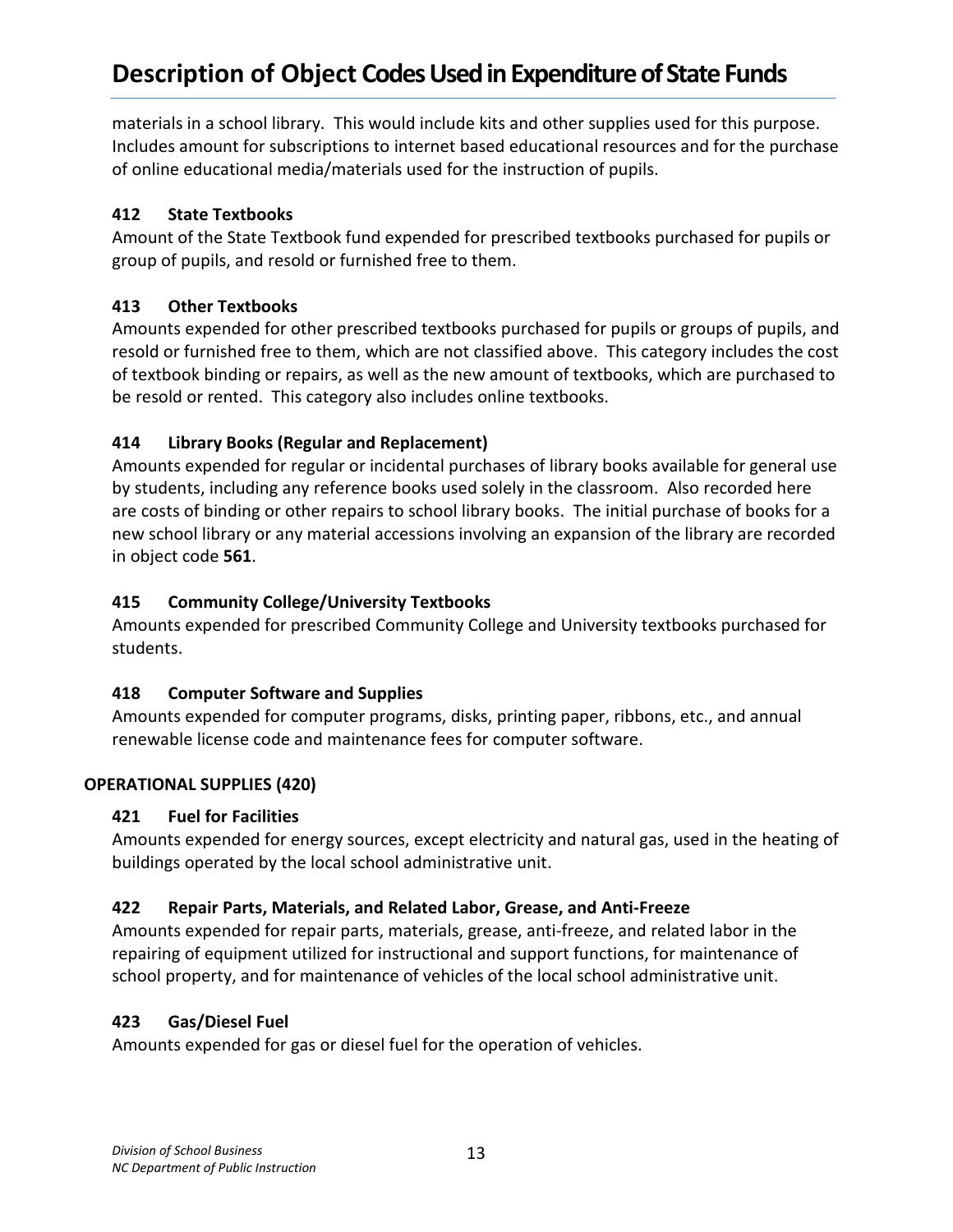## **424 Oil**

Amounts expended for oil for the operation of vehicles.

#### **425 Tires and Tubes**

Amounts expended for tires and tubes for the operation of vehicles.

## **FOOD SUPPLIES (450)**

#### **451 Food Purchases**

Amounts expended for food purchased by the local school administrative unit.

#### **459 Other Food Purchases**

Amounts expended for other food purchases not classified above. Expenditures for local school board meetings should be charged here.

## **NON-CAPITALIZED EQUIPMENT (460)**

## **461 Furniture and Equipment - Inventoried**

Expenditures for the initial, additional and replacement costs of equipment for both instructional and support areas whose small unit cost and/or lease/purchase arrangement makes it inadvisable to capitalize the item. Non inventoried items, use object code **411**.

## **462 Computer Equipment - Inventoried**

Expenditures for computer hardware whose small unit cost and/or lease/purchase arrangement makes it inadvisable to capitalize the item. Non inventoried items, use **411**.

#### **SALES AND USE TAX (470)**

#### **471 Sales and Use Tax Expense**

Amount of sales and use tax if not already included in the primary expenditure's object code.

## **472 Sales and Use Tax Refund (Contra-expenditure)**

Amount of sales and use tax refunds received from the NC Department of Revenue.

# **CAPITAL OUTLAY (500 series)**

Expenditures for the acquisition of fixed assets or additions to fixed assets. These are expenditures for land or existing buildings, improvement of grounds, construction of buildings, additions to buildings, remodeling of buildings, initial equipment, additional equipment, and replacement of equipment.

#### **526 Architects Fees**

Expenditures made to an architect for the design of a new building, and the remodeling or renovation of an existing building, including networking.